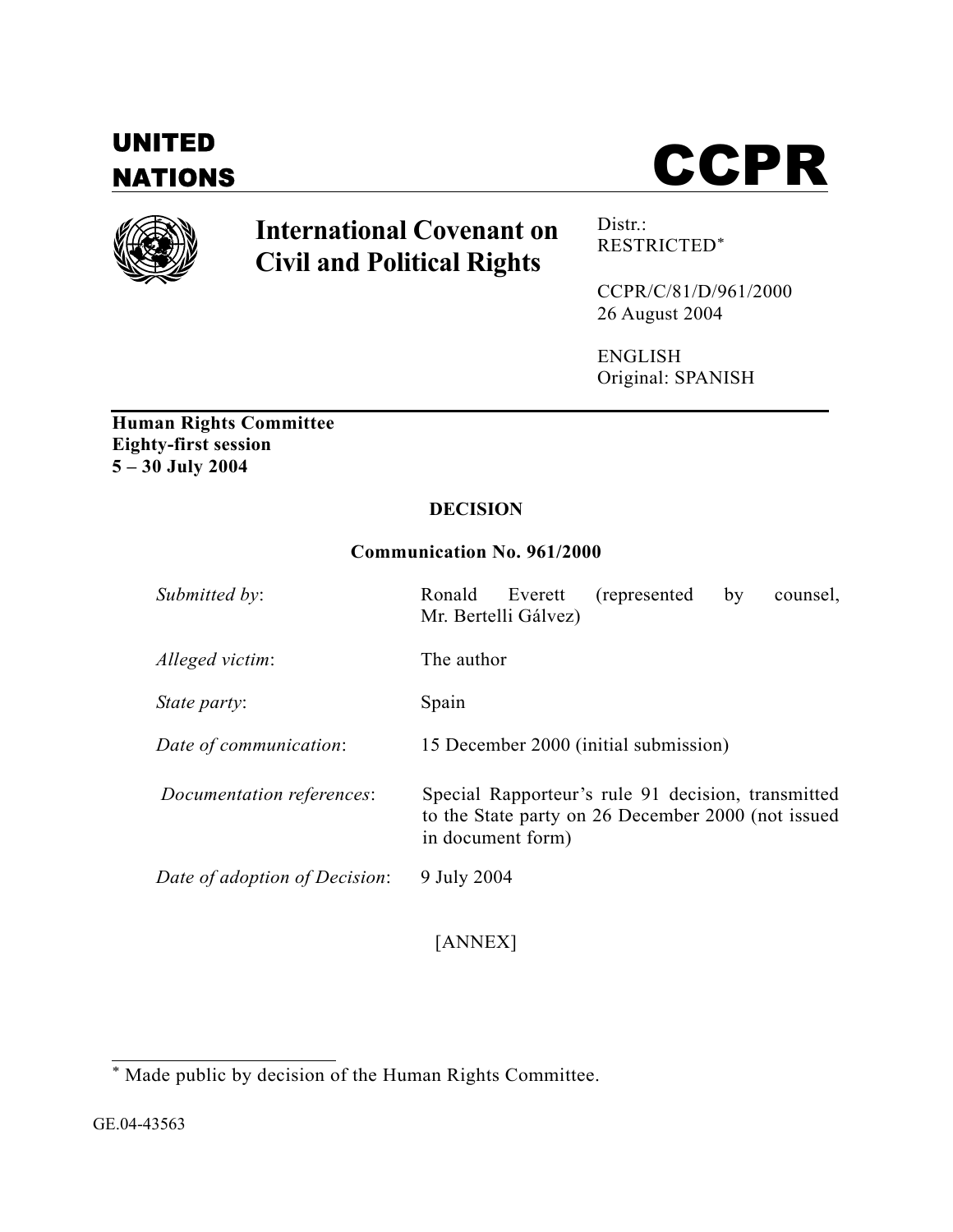# **ANNEX**

# DECISION OF THE HUMAN RIGHTS COMMITTEE UNDER THE OPTIONAL PROTOCOL TO THE INTERNATIONAL COVENANT ON CIVIL AND POLITICAL RIGHTS

#### Eighty-first session

#### concerning

#### **Communication No. 961/2000\*\***

| Submitted by:          | Everett<br>(represented)<br>Ronald<br>by<br>counsel,<br>Mr. Bertelli Gálvez) |
|------------------------|------------------------------------------------------------------------------|
| Alleged victim:        | The author                                                                   |
| <i>State party:</i>    | Spain                                                                        |
| Date of communication: | 15 December 2000 (initial submission)                                        |

*The Human Rights Committee*, established under article 28 of the International Covenant on Civil and Political Rights,

*Meeting on* 9 July 2004,

*Adopts the following*:

l

#### **DECISION ON ADMISSIBILITY**

1. Communication dated 15 December 2000, supplemented on 1 February 2001, from Mr. Ronald Everett, a British citizen, who was extradited from Spain to United Kingdom on 29 June 2001. He claims to be a victim of violations by Spain of article 9, paragraph 1; article 14, paragraphs 1 and 3 (b); and article 23, paragraph 1, of the Covenant. He is represented by counsel.

<sup>\*\*</sup> The following members of the Committee participated in the examination of the present communication: Mr. Abdelfattah Amor, Mr. Prafullachandra Natwarlal Bhagwati, Ms. Christine Chanet, Mr. Franco Depasquale, Mr. Maurice Glèlè Ahanhanzo, Mr. Walter Kälin, Mr. Ahmed Tawfik Khalil, Mr. Rajsoomer Lallah, Mr. Rafael Rivas Posada, Mr. Martin Scheinin, Mr. Ivan Shearer, Mr. Hipólito Solari Yrigoyen, Ms. Ruth Wedgwood and Mr. Roman Wieruszewski.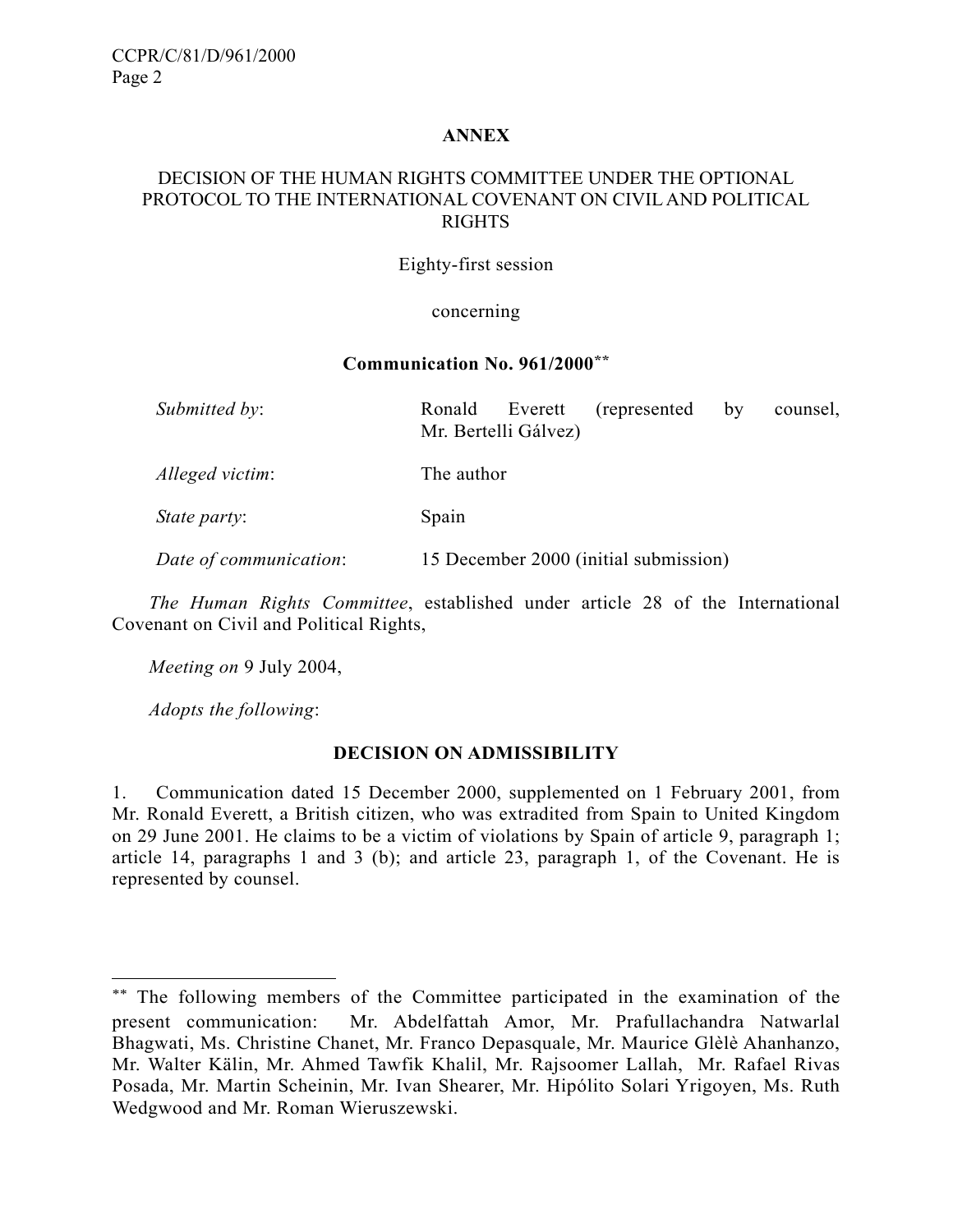# **The facts as submitted by the author**

2.1 The author arrived in Spain from the United Kingdom in 1983 and settled in Marbella with his wife. On 5 July 2000, he was arrested by the police pursuant to an extradition request from the United Kingdom based on a robbery alleged to have taken place in London in 1983, and on his alleged involvement in narcotics trafficking.

2.2 The author applied for provisional release. On 8 July 2000, Magistrates' Court No. 6 ruled that he should remain in provisional detention. The author appealed to the same court, arguing that he was a sick man and 70 years of age, and that he could not flee from justice because he had no identity documents. The court rejected his appeal in a judgement dated 20 July 2000. The author appealed to the First Criminal Division of the High Court, but his application was rejected on 10 October 2000. He also submitted an application for *amparo* to the Constitutional Court, but this was rejected on 16 November 2000.

2.3 The author's extradition was granted in a decision of the First Criminal Division dated 20 February 2001. The author submitted an appeal for reconsideration, which was rejected on 18 May 2001. The author again applied to the Constitutional Court for *amparo*, but his appeal was denied on 22 June 2001.

# **The complaint**

3.1 The author alleges a violation of article 9, paragraph 1, of the Covenant. He asserts that, according to Constitutional Court judgement 128/1995, the only justification for provisional detention is to prevent the subject of an extradition request from absconding. According to the author, his detention during the extradition process was not warranted insofar as he had had no identity documents for more than 14 years — the United Kingdom having failed to renew his passport and the Spanish authorities having refused to regularize his residence status — which meant there was no risk that he would abscond. He further believes account should have been taken of the fact that his wife, also aged 70, was seriously ill. He states that neither Magistrates' Court No. 6 nor the First Criminal Division of the High Court responded to his counsel's contention that it was not possible for him to flee. The author also maintains that the measures provided for under article 8, paragraph 3, of the Law on Passive Extradition could have been applied to prevent him from absconding, but were not.

3.2 In his written submissions of 1 February, 5 March and 17 April 2001, the author alleges violations of article 14, paragraphs 1 and 3 (b), on the grounds that, in his view, he has been denied the right to an impartial tribunal and a properly prepared defence. He claims that he was refused access to the extradition file; and that he was informed only of the robbery charges and was told of the charges of conspiracy to import drugs into the United Kingdom only when he appeared before the court to make a statement, which meant he was deprived of the opportunity to prepare a defence. The author also claims a violation of his rights under article 14 inasmuch as the penalty for the offence was less than one year's imprisonment, which means that, under article 2, paragraph 1, of the European Convention on Extradition, and article 2, paragraph 1, of the Law on Passive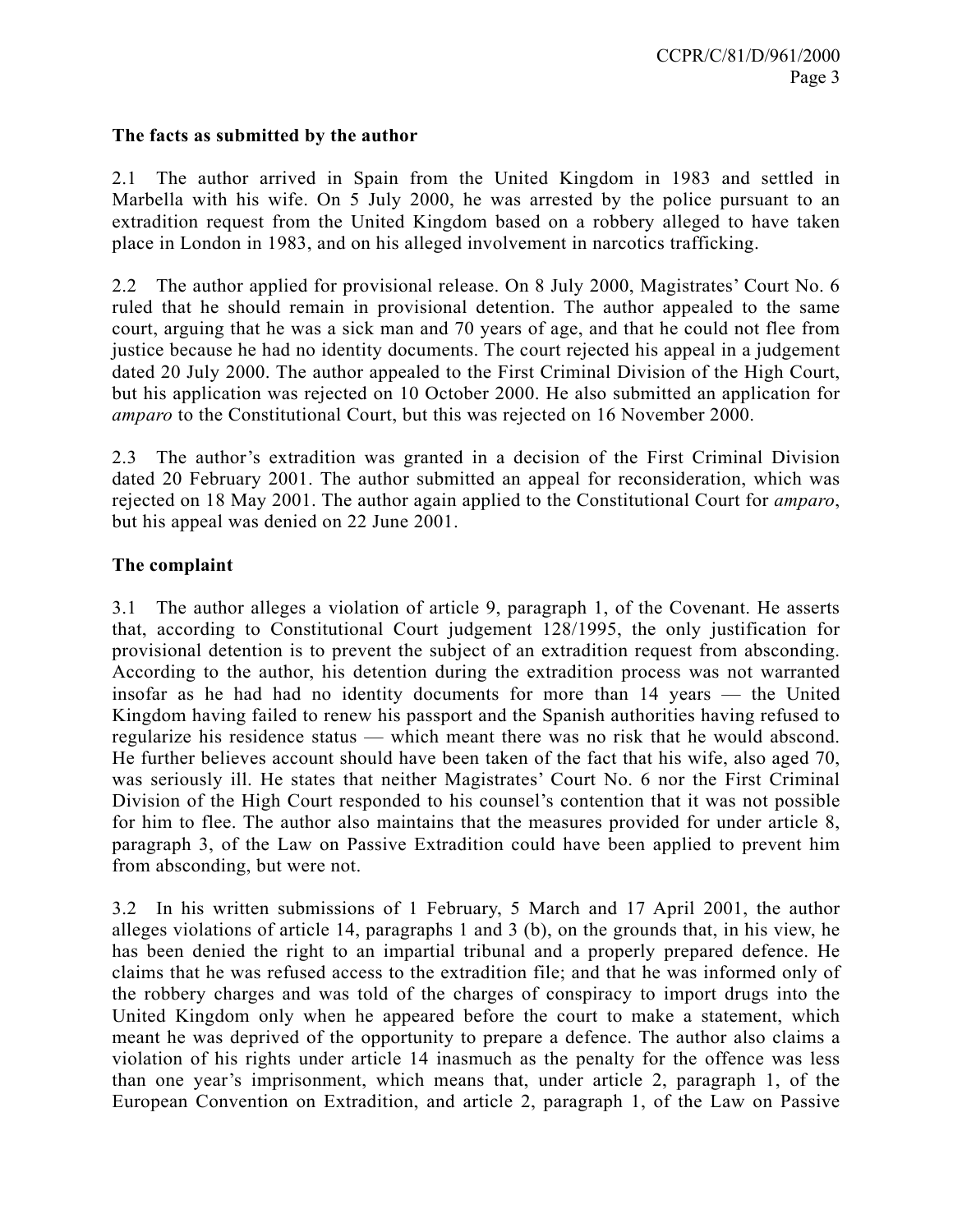$\overline{a}$ 

Extradition, extradition may not be granted. He further claims that the United Kingdom requested his extradition solely for "conspiracy to fraudulently evade the prohibition on the import of drugs".

3.3 In the author's view, his rights under article 14, paragraph 3 (c) were also violated insofar as the proceedings were unreasonably protracted and the time limits established in the European Convention on Extradition were not observed. He points out that, according to article 16, paragraph 4, of the Convention, "[arrest] ... shall not, in any event, exceed 40 days from the date of its beginning ", whereas he spent more than seven months in prison.

3.4 The author alleges a violation of article 14, paragraph 1, on the grounds that the court allowed the British authorities 30 days to provide supplementary information, which considerably delayed the extradition ruling. The author considers that the action of the State party in asking the United Kingdom to send supplementary information regarding the robbery amounted to an accusation and was out of order since it was a known fact that the statute of limitations applied to that offence.

3.5 The author further alleges a violation of article 23, paragraph 1, on the grounds that his extradition would leave his wife alone and in hospital, thereby violating his right to a family life.

# **State party's observations on admissibility and the merits**

4.1 In its written submissions dated 15 January 2001, 19 June 2001 and 31 July 2003, the State party requests the Committee to find the communication inadmissible under article 5, paragraph 2, of the Optional Protocol. It argues that the author had stated in a submission to a Spanish court that his complaint had been submitted to the European Court of Human Rights.

4.2 The State party also claims that the communication is inadmissible under article 3 of the Optional Protocol, and argues that the author was deprived of his liberty in accordance with the procedure established in the Law on Passive Extradition (No. 4/1985), and with the relevant international treaties and agreements. It adds that his arrest was carried out under international detention orders<sup>1</sup>, for alleged involvement in serious crimes committed in the United Kingdom, and was ordered on the basis of properly reasoned judicial decisions. The State party claims that the author has in fact had every opportunity to exercise all his rights to a defence, insofar as all his claims have received repeated consideration by the highest Spanish courts.

4.3 The State party points out that the author was arrested and deprived of his liberty not in order to be tried for an offence, but with a view to extradition, a procedure that, in its view, is beyond the scope of article 14 of the Covenant. It explains that the remedy of reconsideration provided for by article 14, paragraph 2, of the Law on Passive Extradition

<sup>&</sup>lt;sup>1</sup> The State party appears to refer to a request for provisional arrest in accordance with relevant international treaties.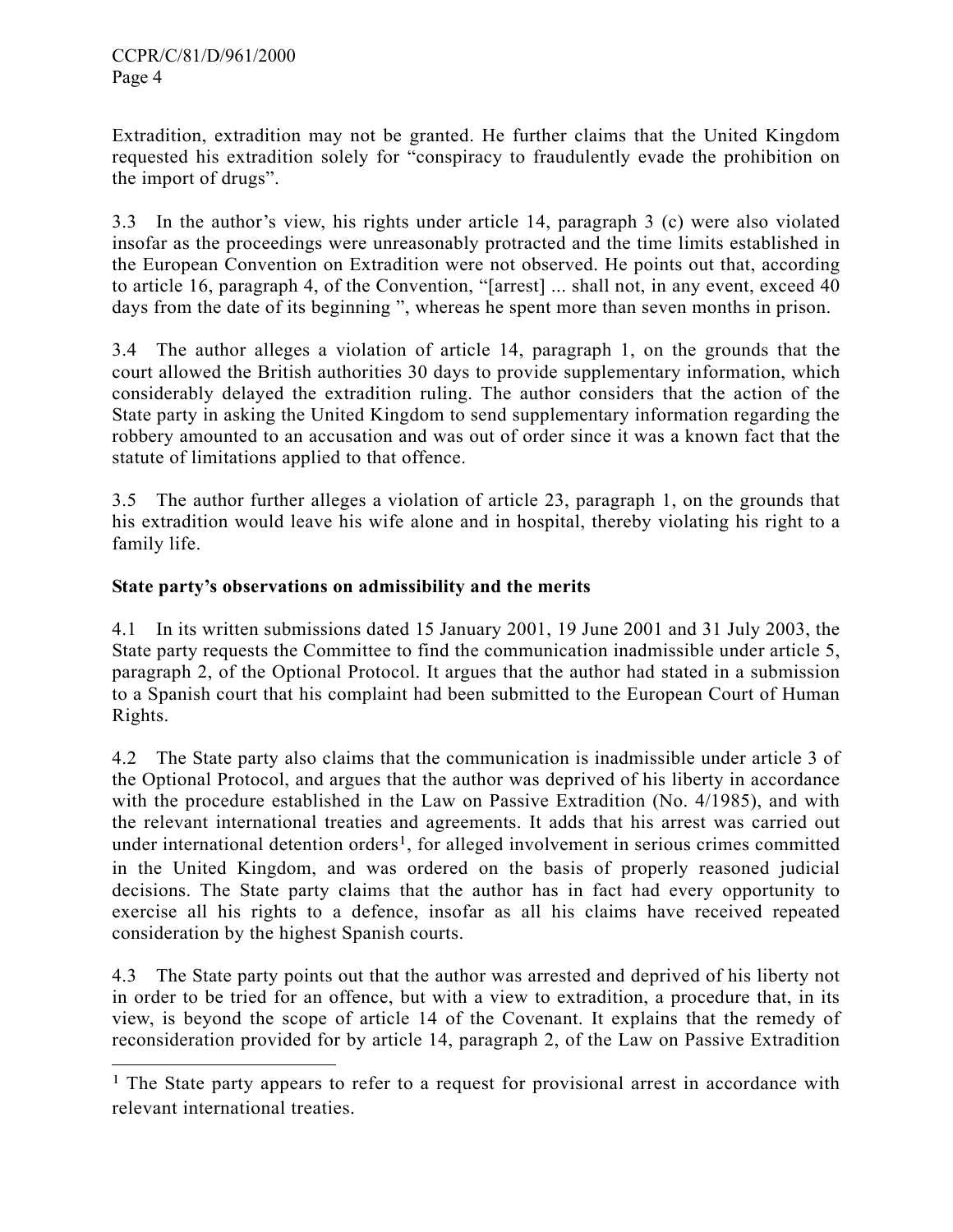need not meet the requirement for a second hearing before a higher tribunal in criminal cases, as provided for under article 14, paragraph 5, of the Covenant, but rather constitutes a remedy with devolutive effect and additional guarantees, whereby the court can review its decision in consultation with a greater number of judges.

4.4 As to the author's claim that he should not have been held in provisional detention since it was physically impossible for him to abscond, the State party maintains that the decision was taken on the grounds that there was a risk of escape and on the basis of other considerations that were duly argued and included in the court judgements. It further states that, according to the order of 8 July 2000, the fact that the author's papers were not in order was of no relevance to the decision on deprivation of liberty; and that account should also be taken of the fact that the decision was upheld in two subsequent judicial rulings. The State party further argues that, under article 2 of the Schengen Agreement, the author could have crossed the borders of European States without any requirement to produce papers of any kind. It also claims that the extradition papers state that the author had escaped from British justice using a false passport, a fact recalled in the Criminal Division judgement of 16 February 2001. The State party adds that it is not true to say that the author has no identity papers at all: the records show that his passport was confiscated along with a power of attorney made out to his lawyers, for which the author had had no difficulty in producing identification. The State party repeats that the courts have given a reasoned response to every one of the author's claims.

4.5 The State party asserts that, according to article 8 of the Law on Passive Extradition, the rules on provisional detention apply once the detainee has been brought before the court after 24 hours, and provided, as in this case, that the extradition request is duly submitted during the next 40 days. The State party claims that the time periods calculated by the author as a basis for his allegations of a violation of his right to be tried without undue delay are incorrect, since the law establishes only the time limits for charges to be brought and the maximum time before hearings are held, but does not rule out procedures such as requests for supplementary information or others that may be entailed by challenges or remedies initiated by the author himself. Furthermore, the additional information was requested by the court, in all impartiality, in order to establish an important fact relating to the statute of limitations on one of the offences for which extradition had been requested.

4.6 According to the State party, the author complained to the Supreme Court on 2 April 2001, accusing the President of the Criminal Division of the High Court and several other judges of breach of public trust in respect of his case; and filed another submission on 19 April 2001 challenging four of the judges comprising the full court of the Criminal Division that was to consider one of his appeals, on the grounds of "open hostility". The State party adds that the public prosecutor opposed the challenge, which he described as "reckless, constituting as it does a clear abuse of process and of procedural law". The Division ultimately rejected the challenges. The Criminal Division of the High Court found that the author lacked "any grounds whatsoever for believing that the delay [was] the result of a premeditated plan". The State party adds that, according to the Supreme Court's doctrine and case law, for a challenge under article 219, paragraph 9, to be heard,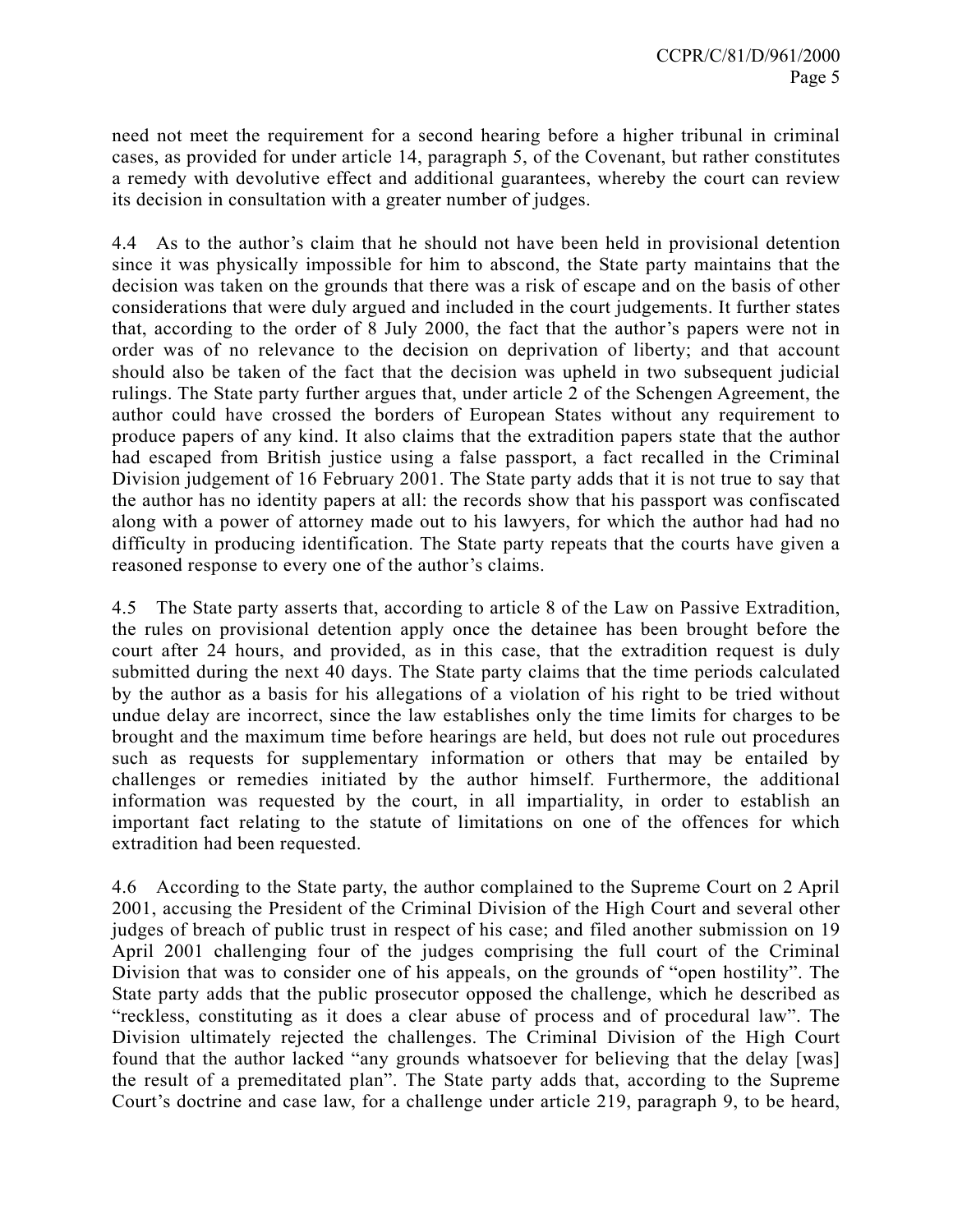the complaint against the judge must be lodged before the proceedings open, and the challenge must be based on allegations of genuine offences or errors; moreover, the complaint must have been found admissible, which was not the case. In the event, says the State party, the author failed to demonstrate such alleged partiality and both the Constitutional Court and the full court of the Criminal Division of the High Court ruled on the allegation of a violation of his right to an impartial tribunal, which was an attempt on the part of the author to delay his extradition.

4.7 The State party reports that, in its decision of 20 February 2001, the High Court ruled that extradition to the United Kingdom (a) could not be granted in respect of the robbery offence, by reason of the statute of limitations; and (b) could be granted in respect of the drug-trafficking offences. In response to the author's claim that extradition could not be granted because the offence was punishable by less than one year's imprisonment, the State party asserts that, under the provisions of the articles of the Criminal Code cited by the author, conspiracy to traffic in hashish carries a six-month to one-year prison sentence if the penalty is reduced by one category, or a three- to six-month sentence if it is reduced by two categories; however, the offence also involved conspiracy to traffic in cocaine, which carries a prison sentence of three to nine years. Thus the author is not correct in claiming that the threshold sentence for the granting of extradition was not attained.

4.8 In the State party's view, the claim of a violation of article 23, paragraph 1, is inadmissible because it is not duly substantiated. It argues that the author told the Criminal Division of the High Court that his wife had been admitted to hospital in the United Kingdom. It also points out that, while the deprivation of liberty may affect personal relationships in some respects, that does not in itself constitute a violation of any provision of the Covenant. The State party also says that, although the medical examination the author underwent revealed various age-related health problems, it also found that "the prognosis is in principle and at the present time favourable and no intervention or hospitalization is required".

4.9 The State party reminds the Committee that, according to article 7 of the United Nations Convention against Illicit Traffic in Narcotic Drugs and Psychotropic Substances, States are required to provide the widest measure of mutual legal assistance in respect of such offences, and to facilitate the availability of persons in custody.

# **Author's comments on the State party's observations on admissibility and the merits**

5.1 In his written submissions of 5 March, 16 April and 10 August 2001, the author contests the State party's observations: he claims it is not true that his case has been submitted to another international procedure of settlement, and he did not flee from the United Kingdom on a false passport, since he left London in late spring 1983 and entered Gibraltar on his own passport. In addition, since he is unable to prove his identity he would never dare to change his place of residence.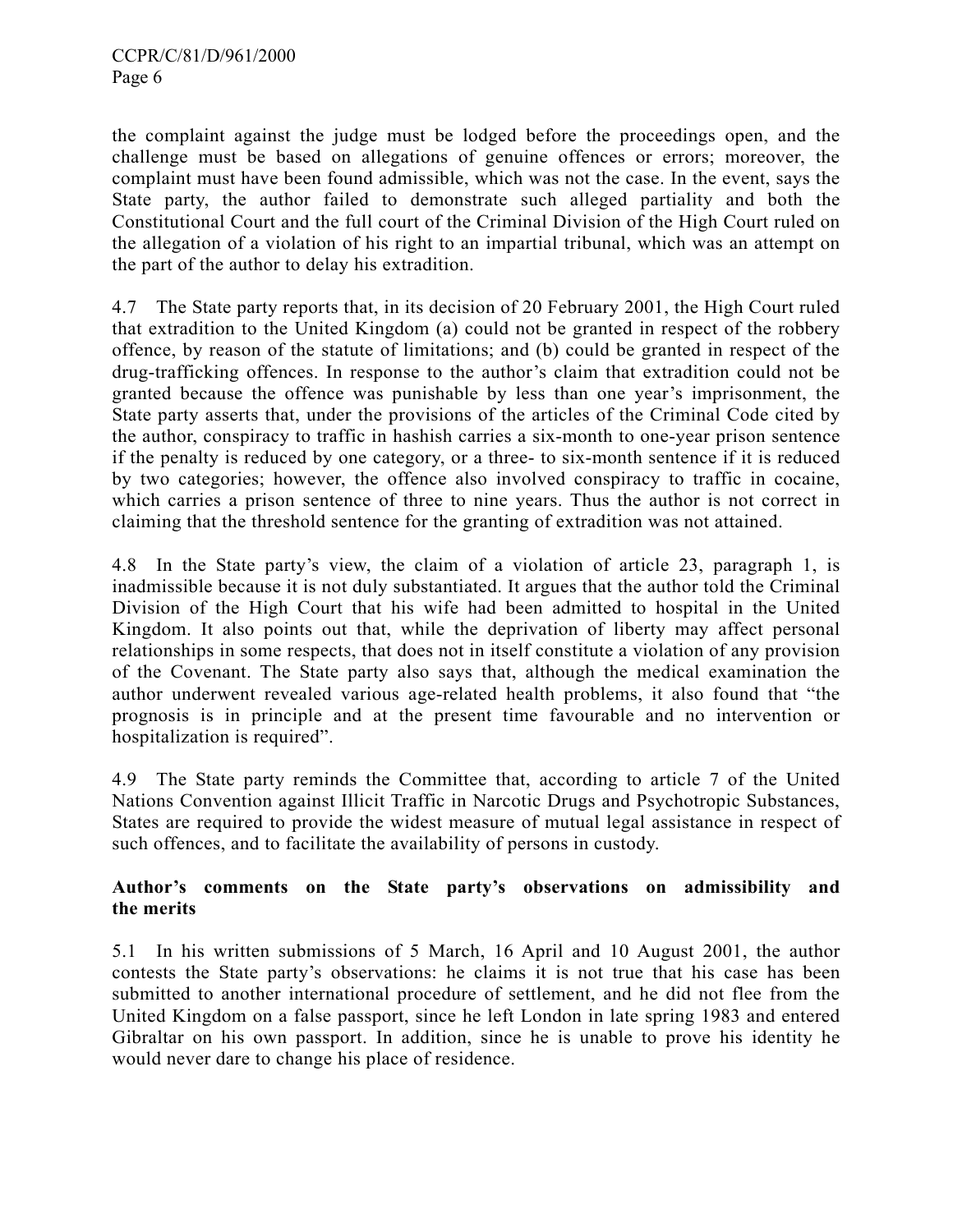5.2 The author claims that the free movement of persons within the European Community does not mean there is no obligation to keep identity papers in order. He explains that the power of attorney referred to by the State party was granted in 1986, when his British passport was still valid.

5.3 The author points out that the State party has omitted to mention that he had an operation for a pituitary tumour and that he had to be admitted to the prison infirmary. The State party also failed to mention his wife's state of health: she suffers from Crohn's disease, which, in conjunction with her advanced age, means she needs constant care and attention. The author had been caring for her, and she had to go into hospital when he stopped doing so on his arrest.

5.4 The author reiterates that, according to article 2, paragraph 1, of the European Convention on Extradition and article 2, paragraph 1, of the Law on Passive Extradition, his extradition should not be granted. He claims that he was first charged with "conspiracy to fraudulently evade the prohibition on the import of drugs", and since the penalty for that offence is less than one year's imprisonment, the original charge was changed to a charge of having imported massive quantities of hashish from Spain to the United Kingdom on several occasions. In this regard, the author claims that he was held for three weeks beyond the permitted date, and that this was undoubtedly because the State party was trying to ensure that the case was taken by a judge who was prepared to comply with its wishes.

5.5 The author repeats his claim that, in accordance with articles 368, 373 and 701, paragraph 2, of the Spanish Criminal Code, the maximum penalty for conspiracy to traffic in hashish is a prison sentence of six months to one year minus a day, and that extradition should therefore never have been granted. He adds that, as stated in the report on which the extradition request was based, he had withdrawn from the plan to import cocaine.

5.6 The author repeats that he did not have an impartial tribunal, and that was why he challenged the judges trying his case. He claims that, under article 219.4 of the Judiciary (Organization) Act, judges against whom "complaints or challenges have been brought by any of the parties" are required to withdraw, but that his challenge was not allowed on the grounds that the complaint should first have been found admissible by the court hearing it. He also points out that the judges he challenged were members of the full court trying the appeal, and that therefore they could not give it an impartial hearing.

5.7 The author states that, according to Constitutional Court judgements 11/1983, 131/1994 and 141/1998, extradition proceedings are true trials.

# **Issues and proceedings before the Committee**

6.1 Before considering any claims contained in a communication, the Human Rights Committee must, in accordance with rule 87 of its rules of procedure, decide whether or not it is admissible under the Optional Protocol to the Covenant.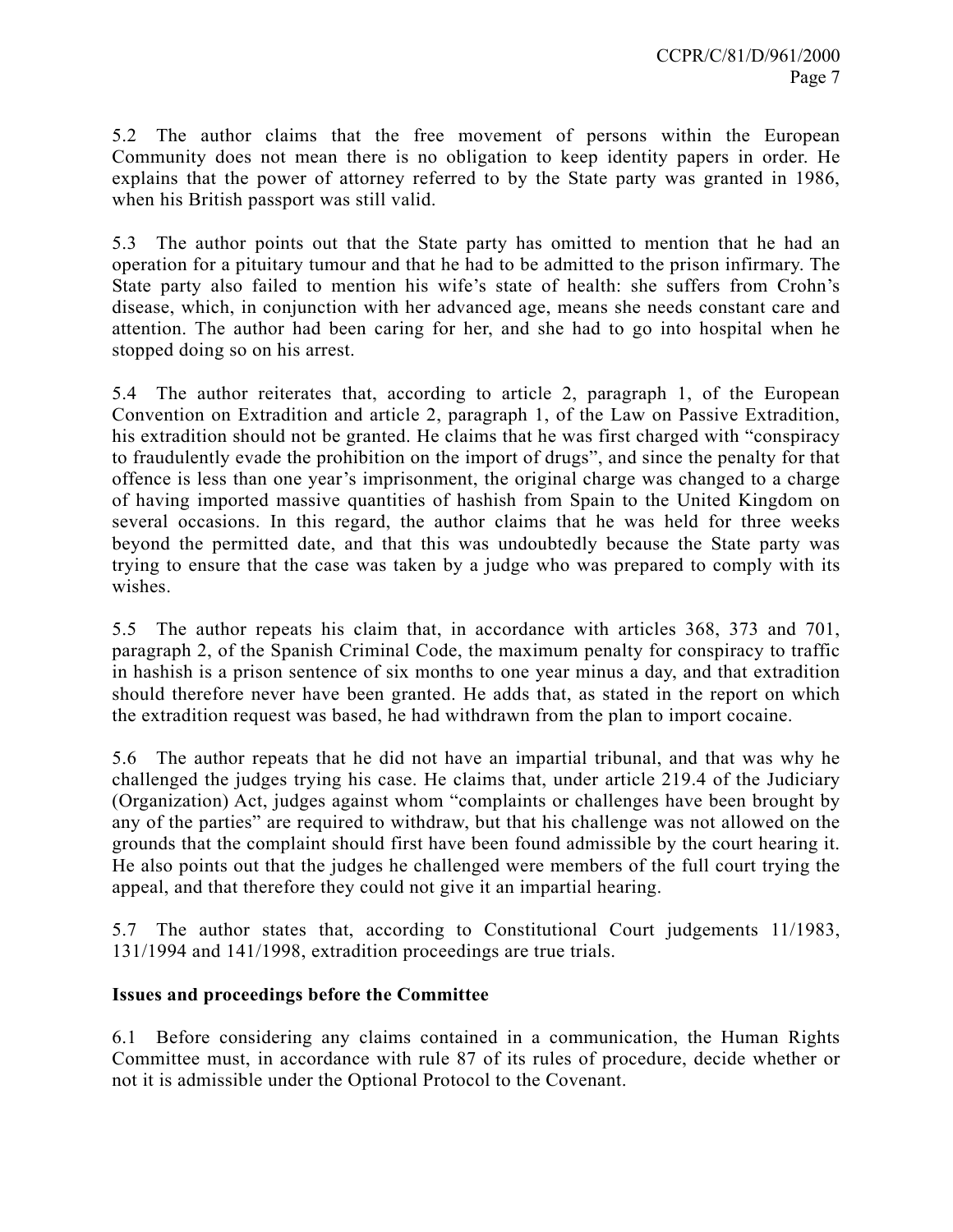$\overline{a}$ 

6.2 The State party maintains that the author's communication should be found inadmissible under article 5, paragraph 2 (a), of the Optional Protocol, since Mr. Everett has stated in a submission to a Spanish court that his complaint had been submitted to the European Court of Human Rights. The author denies this. The Committee has noted that in June 1990 the European Commission of Human Rights found the complaint filed by the author against the United Kingdom to be inadmissible. It has therefore ascertained that the same matter has not been submitted to another international procedure of investigation or settlement. Accordingly, there is no impediment under article 5, paragraph 2 (a), of the Optional Protocol to consideration of the complaint.

6.3 The author alleges a violation of his right under article 9, paragraph 1, on the grounds that his provisional detention during the extradition proceedings was unwarranted, since there was no risk that he would abscond. In that regard, the State party maintains that the complaint should be found inadmissible under article 3 of the Optional Protocol, since the author was deprived of his liberty in accordance with the procedure established in the Law on Passive Extradition (No. 4/1985), and with the relevant international treaties and agreements. The State party adds that its decision was based on international detention orders2 arising from the author's alleged involvement in serious offences on the territory of the requesting State. It also maintains that the detention was the subject of properly reasoned judicial decisions in which it had been determined that there was a risk of flight. The Committee notes that the measures provided for under article 8, paragraph 3, of the Law on Passive Extradition may be applied at the State party's discretion, and also that, as the State party points out, the author made use of the domestic remedies available to him, in all of which his complaint received consideration. The Committee finds that this part of the communication is not duly substantiated and is therefore inadmissible under article 2 of the Optional Protocol.

6.4 Recalling its earlier case law the Committee considers that although the Covenant does not require that extradition procedures be judicial in nature, extradition as such does not fall outside the protection of the Covenant. On the contrary, several provisions, including articles 6,7,9 and 13, are necessarily applicable in relation to extradition. Particularly, in cases where, as in the current one, the judiciary is involved in deciding about extradition, it must respect the principles of impartiality, fairness and equality, as enshrined in article 14, paragraph 1, and also reflected in article 13 of the Covenant. Nevertheless, the Committee considers that even when decided by a court the consideration of an extradition request does not amount to the determination of a criminal charge in the meaning of article 14. Consequently, those of the author's claims that relate to specific provisions in paragraphs 2 and 3 of article 14, are incompatible ratione materiae with the provisions in question and hence inadmissible pursuant to article 3 of the Optional Protocol. As to the remaining claim presented under article 14, namely that there was a violation of impartiality, the Committee considers that the author has not substantiated for purposes of admissibility, this part of his communication which is

<sup>&</sup>lt;sup>2</sup> The State party appears to refer to a request for provisional arrest in accordance with relevant international treaties.